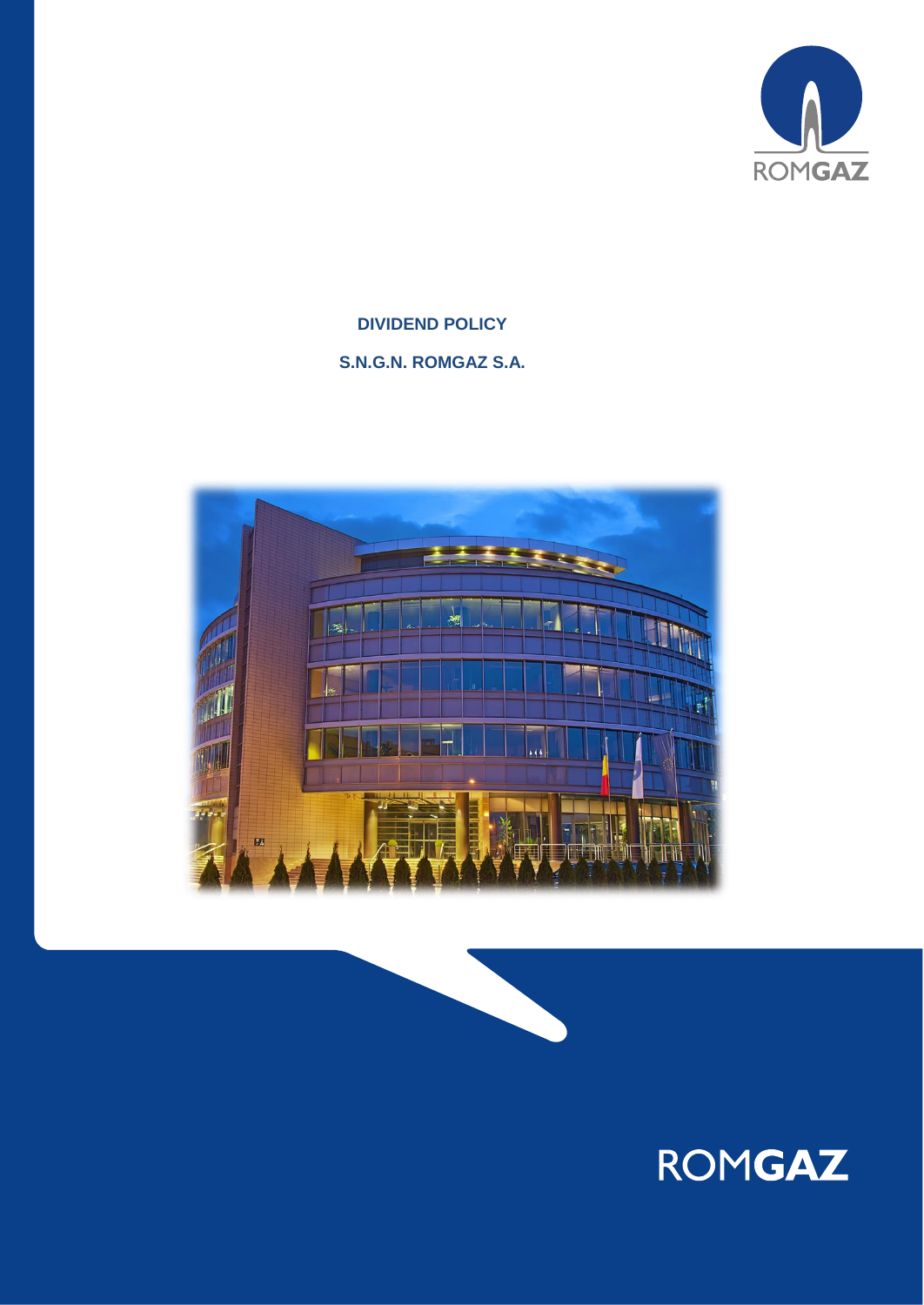

## **Summary**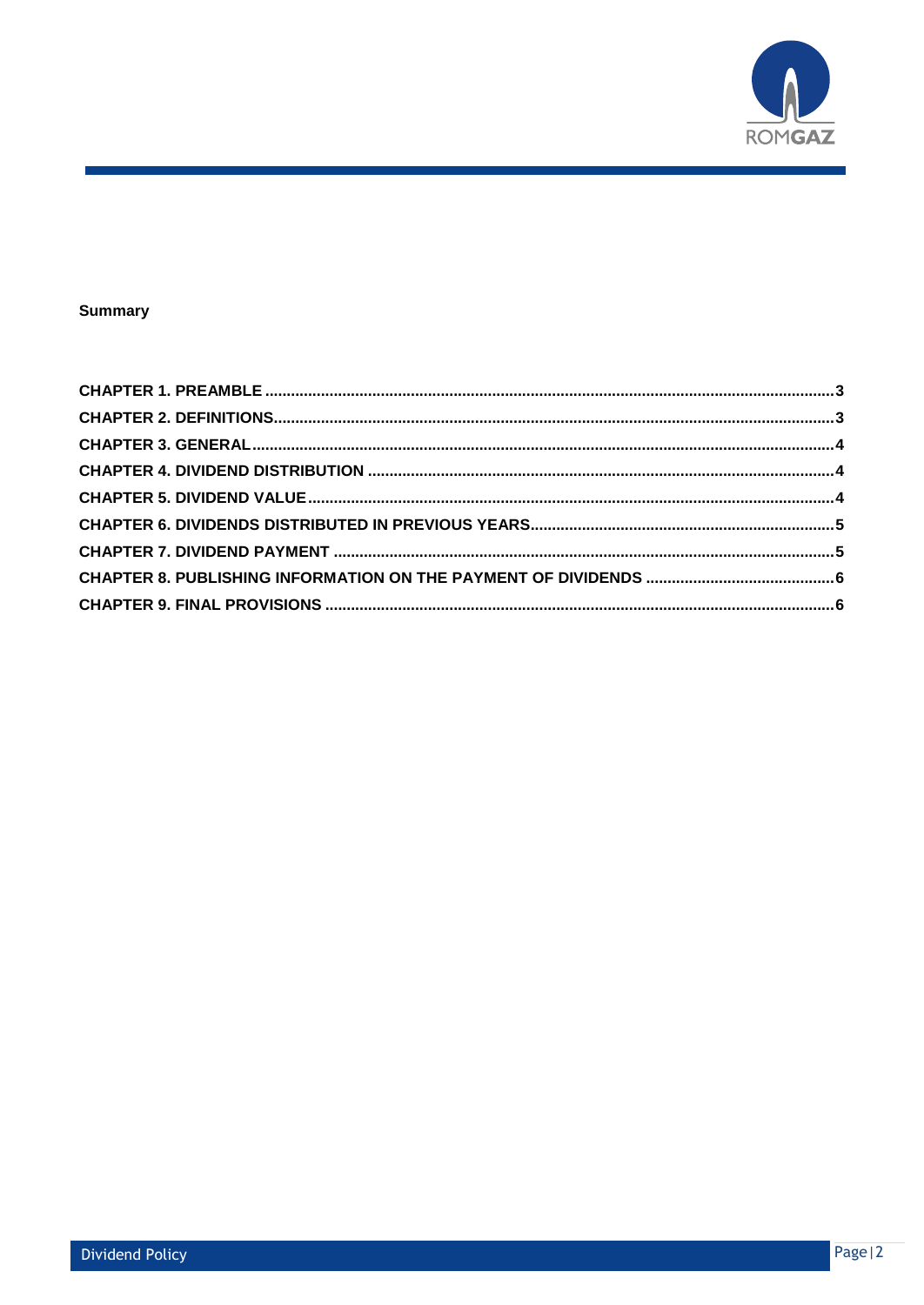

## <span id="page-2-0"></span>**Chapter 1. Preamble**

In order to comply with the requirements of BSE Code of Corporate Governance, Romgaz decided to adopt a Dividend Policy.

The scope of this Dividend Policy is to set a series of guidelines on the distribution of the net profit which will be followed by the Company. The Company is aware that such policy helps potential investors to have a clear image on the financial structure of the company.

The dividend policy represents the intention of the Board of Directors upon its approval and may be reviewed in the future.

This Policy is supplemented by the provisions of the Articles of Incorporation and by: (i) Law 31/1990, (ii) GO 64/2001, (iii) Law 297/2004, (iv) CNVM Regulation 1/2006, (v) Order of the Public Finance Ministry 881/2012, (vi) Order of the Public Finance Ministry 2844/2016.

#### <span id="page-2-1"></span>**Chapter 2. Definitions**

For the purposes of this Dividend Policy, the terms and expressions below shall have the following meaning:

- a) **"Articles of Incorporation"** –Romgaz Articles of Incorporation<sup>1</sup>
- b) "**GMS**" General Meeting of Shareholders
- c) "**BSE**" Bucharest Stock Exchange
- d) "**GDR**" global depositary receipt
- e) "**Law 297/2004**" Law 297 of June 28, 2004 on the capital market, as subsequently amended and supplemented;
- f) "**Law 31/1990**" Law 31/1990 on trade companies, as subsequently amended and supplemented;
- g) "**GO 64/2001**" Ordinance no. 64 of August 30, 2001 on profit distribution at national authorities, national companies and trading companies with full or majority state-owned capital, as well as to autonomous administrations, as subsequently amended and supplemented;
- h) "**Order of the Public Finance Ministry 2844/2016**" Order no. 2844/2016 on approving Accounting regulations according to the International Financial Reporting Standards;
- i) "**Order of the Public Finance Ministry 881/2012**" Order 881/2012 regarding the implementation of the International Financial reporting Standards by trading companies whose securities are traded on a regulated market, as subsequently amended and supplemented;
- "the Company's website" www.romgaz.ro;
- k) "l**egal provision/regulation**" any field related legal rules provided in a law published in the Official Gazette of Romania – Part I;
- l) "**CNVM Regulation 1/2006**" –CNVM Regulations 1/2006 on issuers and securities operations, as subsequently amended and supplemented;
- m) "**Romgaz**" or "**the Company**" Societatea Națională de Gaze Naturale ROMGAZ SA.

<sup>1</sup> Published on the company's website at Investor Relations / Corporate Governance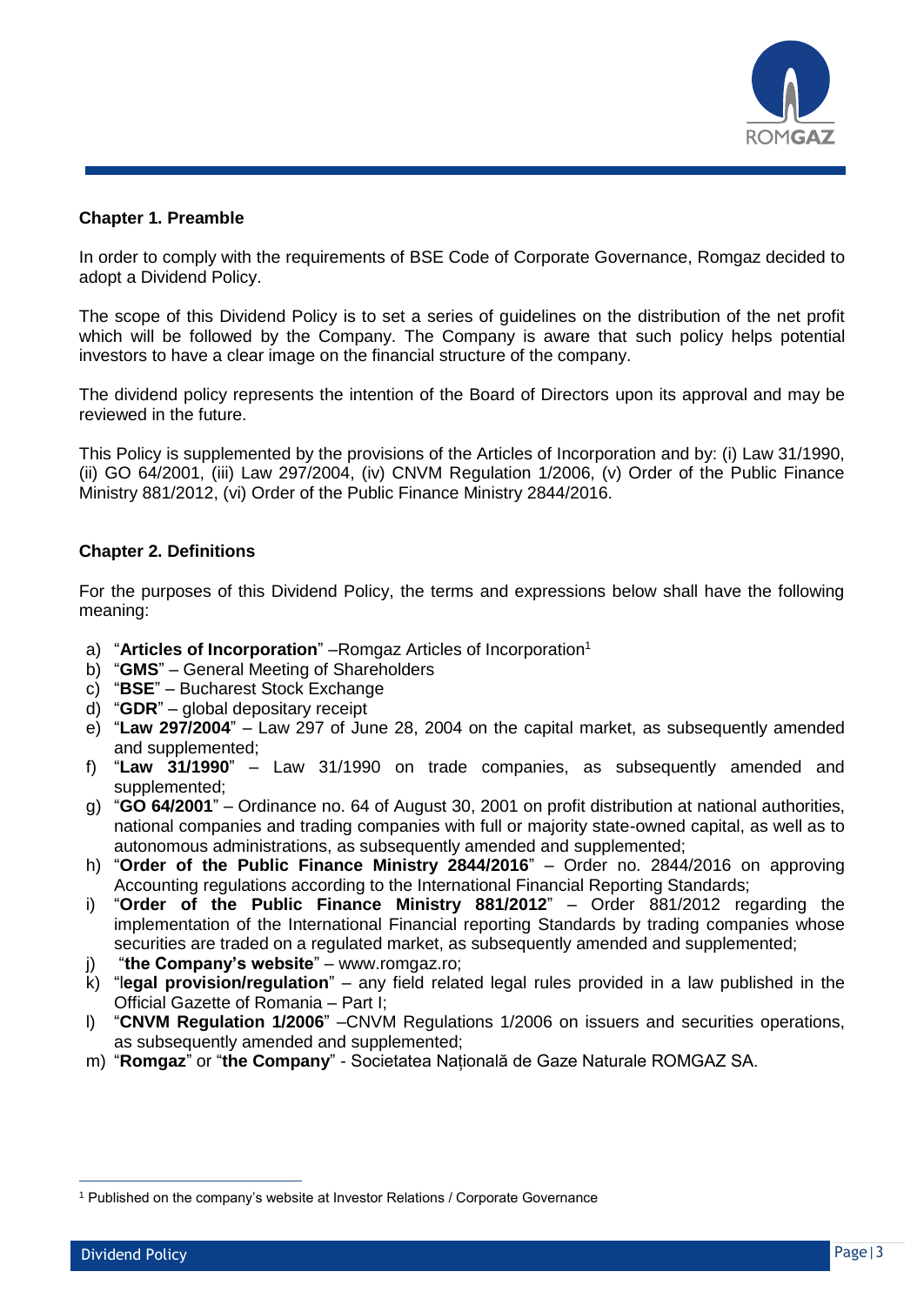

#### <span id="page-3-0"></span>**Chapter 3. General**

A company's policy on the net profit distribution refers to its options to distribute the net profit to shareholders, to reinvest it for supporting own projects or to split it on both purposes.

Consequently, each year there may be deviations from this Policy, depending on the current situation as regards, for example, the capital necessary for investments, other specific legal requirements, etc.

#### <span id="page-3-1"></span>**Chapter 4. Dividend Distribution**

Dividends are distributed to shareholders pro rata with their participating interest to the share capital of the Company, each fully paid share grants the titleholder the right to receive dividends.

Moreover, the shares issued by the Company are underlying the GDR's issued by the Bank of New York Mellon, which are traded on London Stock Exchange. The Company pays dividends to the GDR's issuer pro rata to its shareholding under the same conditions and by complying with the same procedures as for the other shareholders. GDR holders will subsequently receive dividends from the GDR issuer pro rata with their holding.

#### <span id="page-3-2"></span>**Chapter 5. Dividend Value**

Romgaz, as issuer of securities traded on the regulated market governed by BSE, complies with the provisions of Order no. 881/2012 and Order no. 2844/2016 and distributes the profit according to the financial statements prepared in compliance with the IFRS.

Romgaz net profit is set based on the annual financial statements approved by the GMS and it is distributed by GMS resolution subject to the law. The Company does neither distribute nor pay partial or advance dividends.

To determine the annual dividend, the Company analyses the investment projects included in the future budgets and own sources for financing such projects. A priority for the Company is to ensure sources necessary for financing projects.

In our case, the annual distributed profit included a development quota<sup>2</sup>, proportionally to the depreciation of fixed assets financed previously from this quota.

Moreover, for setting the dividend payout ratio, the Company also considers the following aspects: liquidities and indebtedness.

 $2$  The development quota for the discovery of new reserves, set up until 2013, represented a cost element, namely a financing source for developing production, set up by applying a percentage to the sold and cashed-in gas production. The manner of setting up this quota, use and other explanations were provided in Decisions 765/1994, 1049/1995, 168/1998, 768/2000, 1116/2002 and in Order 1163/2004 to approve Decision no. 4.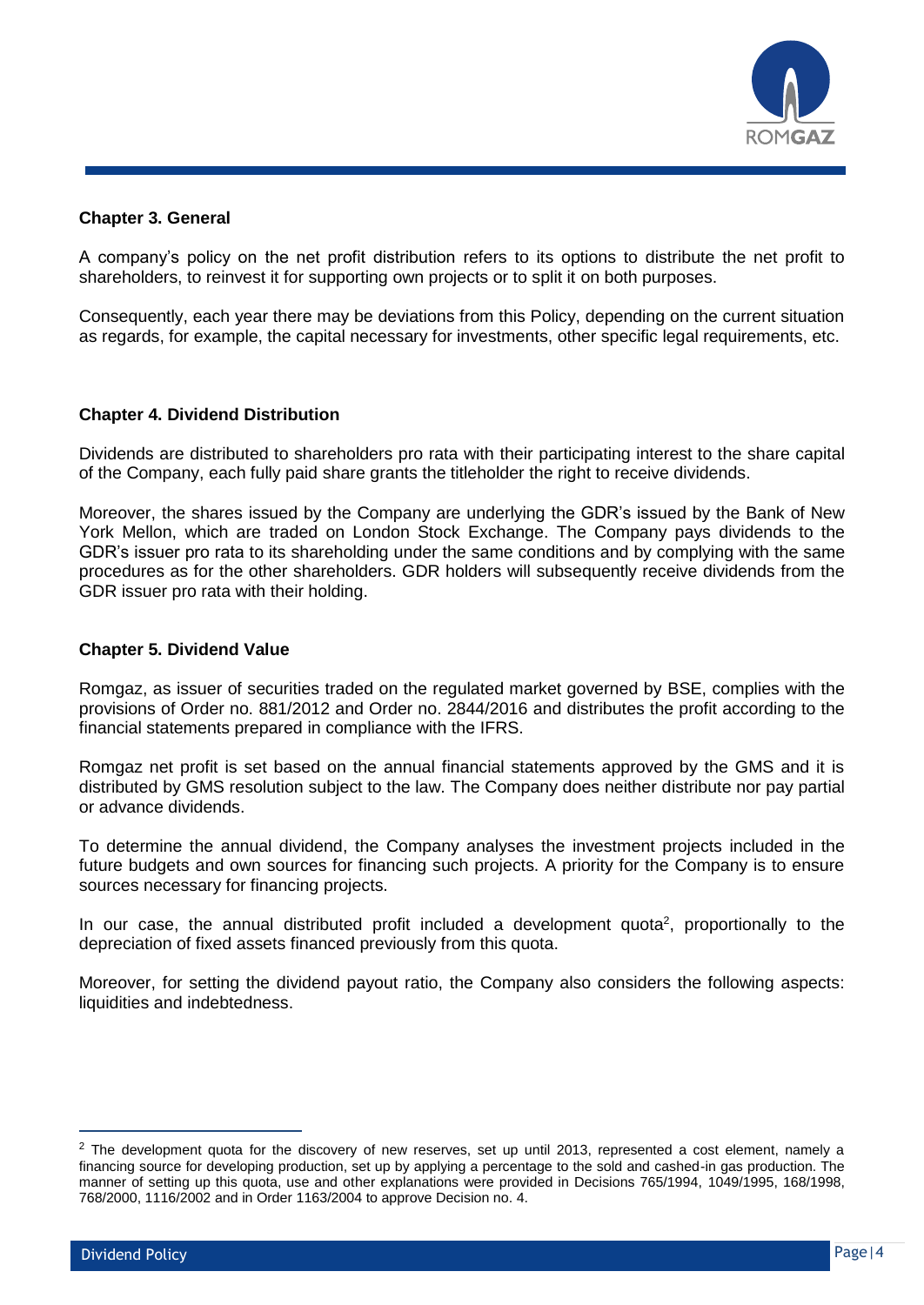

# <span id="page-4-0"></span>**Chapter 6. Dividends Distributed in Previous Years**

For the last 3 years, Romgaz dividend payout ratio was on average  $78\%$ <sup>3</sup>.

During 2013-2015 Romgaz profit has been distributed a follows:

| <b>RON thousand</b>                                                    | 2013      | 2014      | 2015      |
|------------------------------------------------------------------------|-----------|-----------|-----------|
| <b>Gross profit</b>                                                    | 1 300 643 | 1788329   | 1468837   |
| Profit tax                                                             | 305 088   | 378 448   | 274 553   |
| <b>Net Profit</b>                                                      | 995 555   | 1 409 881 | 1 194 284 |
| Retained earnings and losses (+)                                       | 157 639   | 241 902   | 214 143   |
| Reserves (-)                                                           | - 477     | $-30668$  | - 31 848  |
| Employees profit sharing fund                                          | 12738     | 16774     | 16774     |
| Profit to be distributed (calculation basis)                           | 1 165 455 | 1637889   | 1 393 353 |
| <b>Profit to be distributed</b><br>(without employee profit sharing)   | 1 152 717 | 1621115   | 1 376 579 |
| <b>DIVIDEND PAYOUT RATIO</b><br>(applied to profit calculation basis): | 85.00%    | 74.12%    | 74.69%    |
| DIVIDENDS, out of which:                                               | 990 637   | 1 214 081 | 1 040 640 |
| to the state budget (70%)                                              | 693 446   | 849 857   | 728 448   |
| to other shareholders (30%)                                            | 297 191   | 364 224   | 312 192   |
| Financing sources (allocated in the following year)                    | 162 080   | 407 034   | 3359      |

# <span id="page-4-1"></span>**Chapter 7. Dividend Payment**

Dividends will be paid in compliance with GMS Resolution under the terms and conditions provided by law.

Romgaz complies with the Romanian laws and applies a withholding tax on dividends. Non-resident shareholders who would like to benefit from the Double Taxation Convention between Romania and their country of residence have to submit until the payment date, the fiscal residence certificate valid for the year the divided is paid.

Besides the purpose of the non-distributed profit and the gross dividend amounts to be paid, the GMS also approves the following:

- the registration date and the "ex date" for identifying the shareholders that are entitled to receive dividends;
- $-$  the payment date/ the payment start date of the net dividends.

<sup>&</sup>lt;sup>3</sup> The percentage has been calculated as an arithmetic mean of the "dividend payout ratio" percentages from the table below.